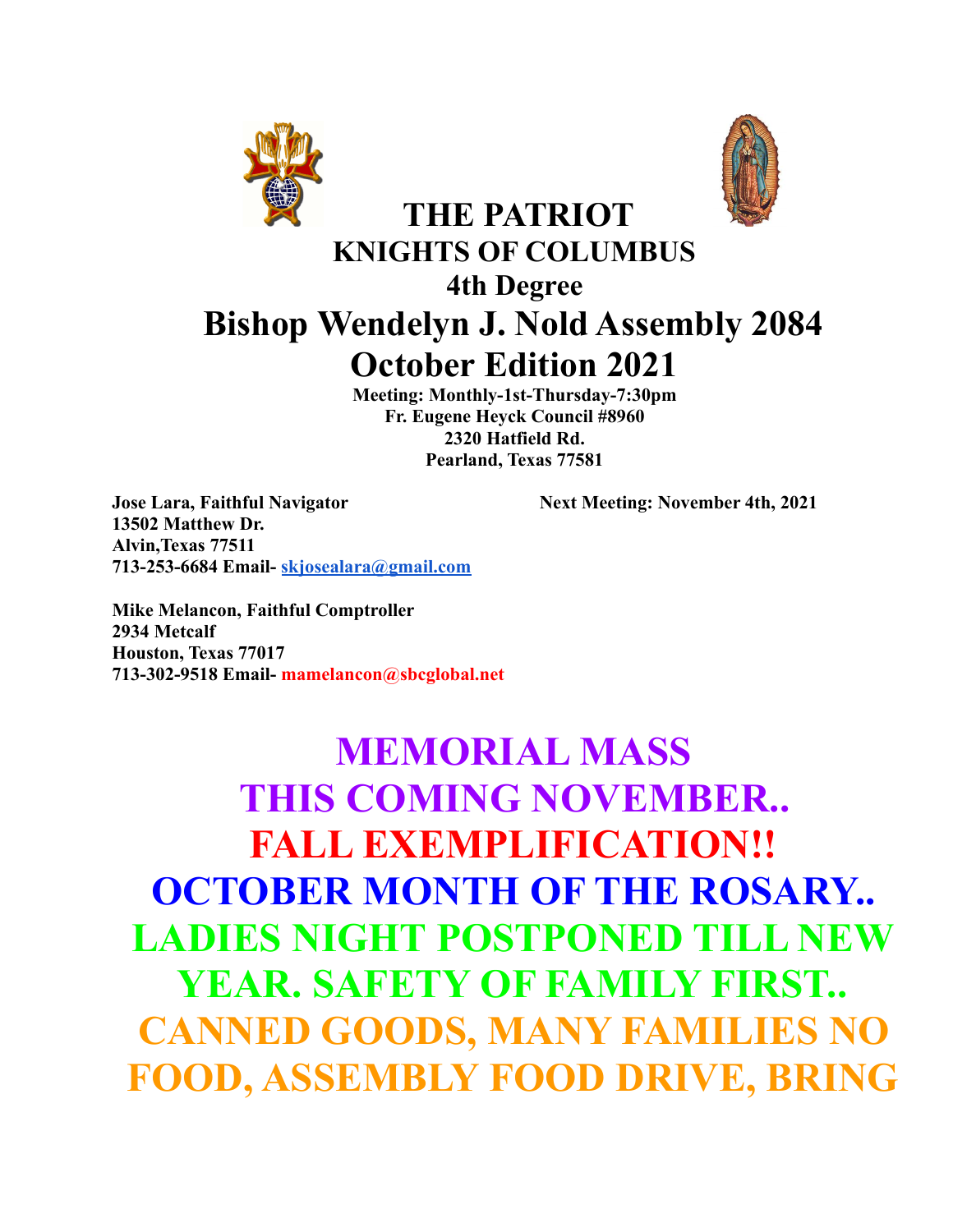# **IN DONATIONS…..2, 3 CANS NO LIMIT.**

*Faithful Navigator THANK YOU!!!!!!!*

*WORTHY SIR KNIGHTS, I would like to thank all of you for turning out to the different events. I may not make all of them and there are going to be some you all can't make but let me tell you it looks great when we as an assembly come together and make each event look nice. Whether it is a church, district or funeral we make it happen..we were praised yesterday and let me tell you, Please thank all the guys before us for always doing what they did!! They were great examples..so let's keep it going..I am glad I am a part of this assembly, the best Assembly 2084 in the Houston area!!!! Thanks again VIVAT JESUS!!! Let's keep this going!!!*

*I WOULD ALSO LIKE TO REMEMBER OUR PAST MEMBERS THAT ARE NO LONGER HERE, REMEMBER THEM AS YOU KNEW THEM, WE PRAY FOR THEIR SOULS, WE HONOR THEM DAILY AND WE LOOK FORWARD TO SEEING THEM ONCE AGAIN…….*

*FN JOSE LARA*

*Please check out our new website, www.assembly2084.com. By logging onto the website, you are able to pay your dues, read the past newsletters, print a last rites request, and view pictures of our Assembly turnouts.*

*Fr. Sibi*

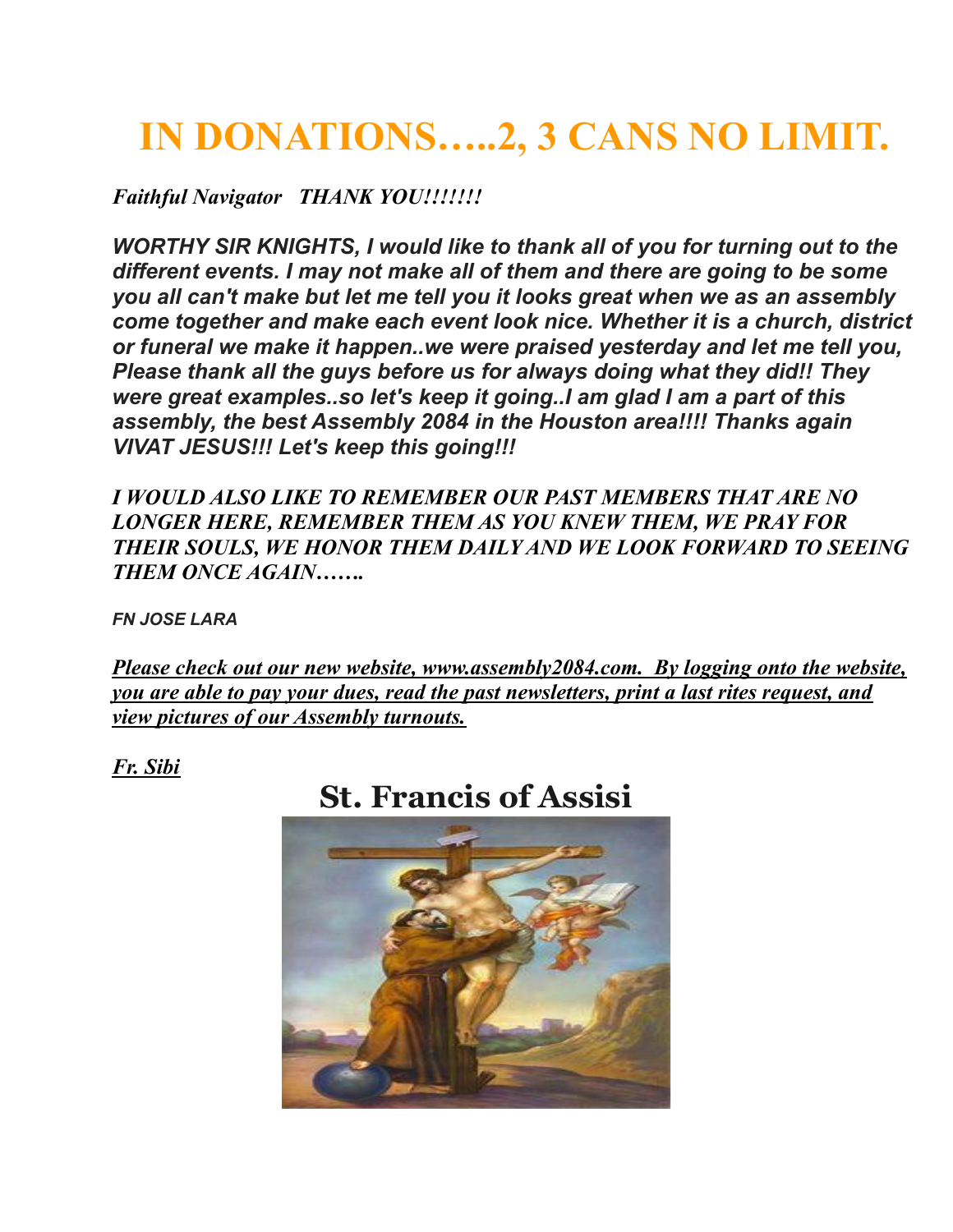Born in Italy Circa 1181, Francis was renowned for drinking and partying in his youth. After fighting in a battle between Assisi and Perugia, Francis was captured and imprisoned for ransom. After his release from prison, he heard the voice of Christ, who told him to rebuild His Church. Consequently, he abandoned his life of luxury and became a devotee of faith. Later in life, Francis reportedly received a vision that left him with the stigmata of Christ — marks resembling the wounds Jesus Christ suffered when he was crucified — making Francis the first person to receive such holy wounds. He was canonized as a saint on July 16, 1228. During his life he also developed a deep love of nature and animals and is known as the patron saint of the environment and animals; his life and words have had a lasting resonance with millions of followers across the globe. Each October, many animals the world over are blessed on his feast day.

#### **Peace Prayer by Francis**

**Lord**, make me an instrument of your peace: where there is hatred, let me sow love; where there is injury, pardon; where there is doubt, faith; where there is despair, hope; where there is darkness, light; where there is sadness, joy.

O divine Master, grant that I may not so much seek to be consoled as to console, to be understood as to understand, to be loved as to love. For it is in giving that we receive, it is in pardoning that we are pardoned, and it is in dying that we are born to eternal life. Amen.

## *Good of the Order August*

*Let's keep all our Sir Knights and Families in our prayers, our prayers give them hope and peace. Please also pray for an end to abortion, our nation, persecuted christians all around the world and for families to stay together. PRAY FOR AFGHANISTAN!!!!!*

*Ruben Gutierrez, Richard Delgado, Gilbert Ramos, Joe Prevost, Glen & Lita Williams, Clark Moreno, Angie Guzman, Johnny-O, Henry Skinner, Sylvia Capatillo, Carl Johnson, Mario Martinez, Jesse Longoria, Guadalupe Ortiz, Pauleen Olsovsky, Glen Williams, Cari, Johnson, Fr. Douglas, Leroy Chiasson, Maria Mata, Ray Racca, Kelly Reny, Petra*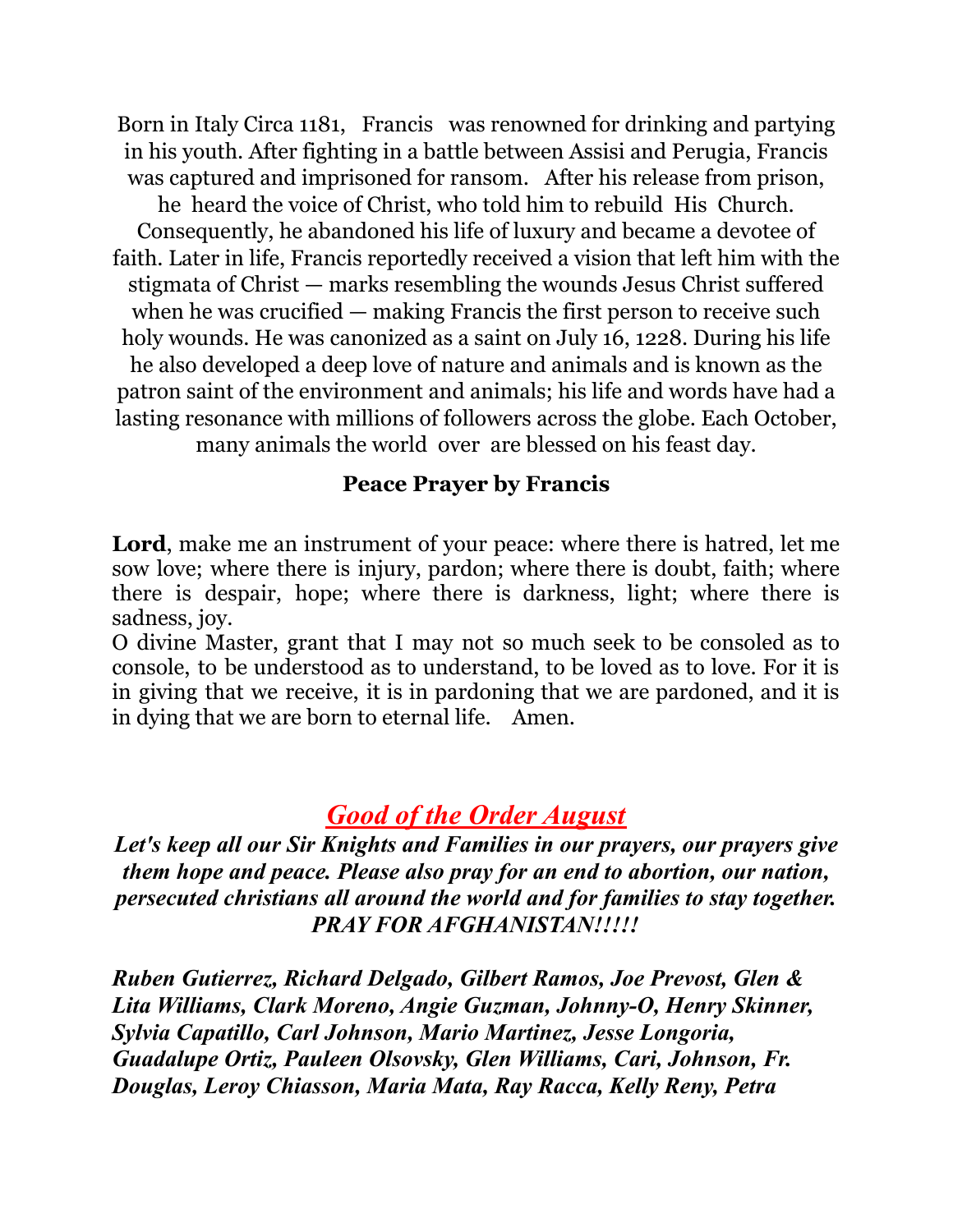*Gutierrez, Edward Moreno, Della Ermis, John Silva and Fred Rodrigues. John Maclaughlin, Tony Girby, Dick Solocke Rest in Peace---Steve Breaux, Eddie Martinez, Ruben Gutierrez and Otis Nixon...*

## *FOOD DRIVE LETS MAKE THIS HAPPEN!!TOO MANY WITHOUT!!!!*

Please remember that we hold a voluntary Food Drive at each meeting. Any Sir Knight wishing to participate may bring non-perishable food items to the meeting. Whichever Council is responsible for cooking that evening's meal will gather the food after the meeting and take it to their local food pantry or food bank. Dry groceries and non-perishable food staples are always greatly needed by the food pantries and are very much appreciated.

## **FUTURE TURN OUTS:**

# *2021 Fall Exemplification, Saturday, October 23, 2021,*

*07:00am*

*The Fall Exemplification will be held on Saturday, October 23, 2021 at Christ The Incarnate Word Catholic Church which is located at 8503 S. Kirkwood in the Southwest part of Houston. This ceremony will be held in person the way it used to be pre-COVID-19 with Mass and banquet after the ceremony. You may now begin to recruit and register. Registration will close on Monday, October 11. Any application not received or postmarked by that date will not be accepted for this class. This application deadline is firm and absolutely no walk-ins will be admitted.*

### *UNIFORM INFO*

There is a new vendor, The Supply Room, (TSR), as the new distributor of the Knights of Columbus Fourth Degree Uniform. The cost will drop to \$449. You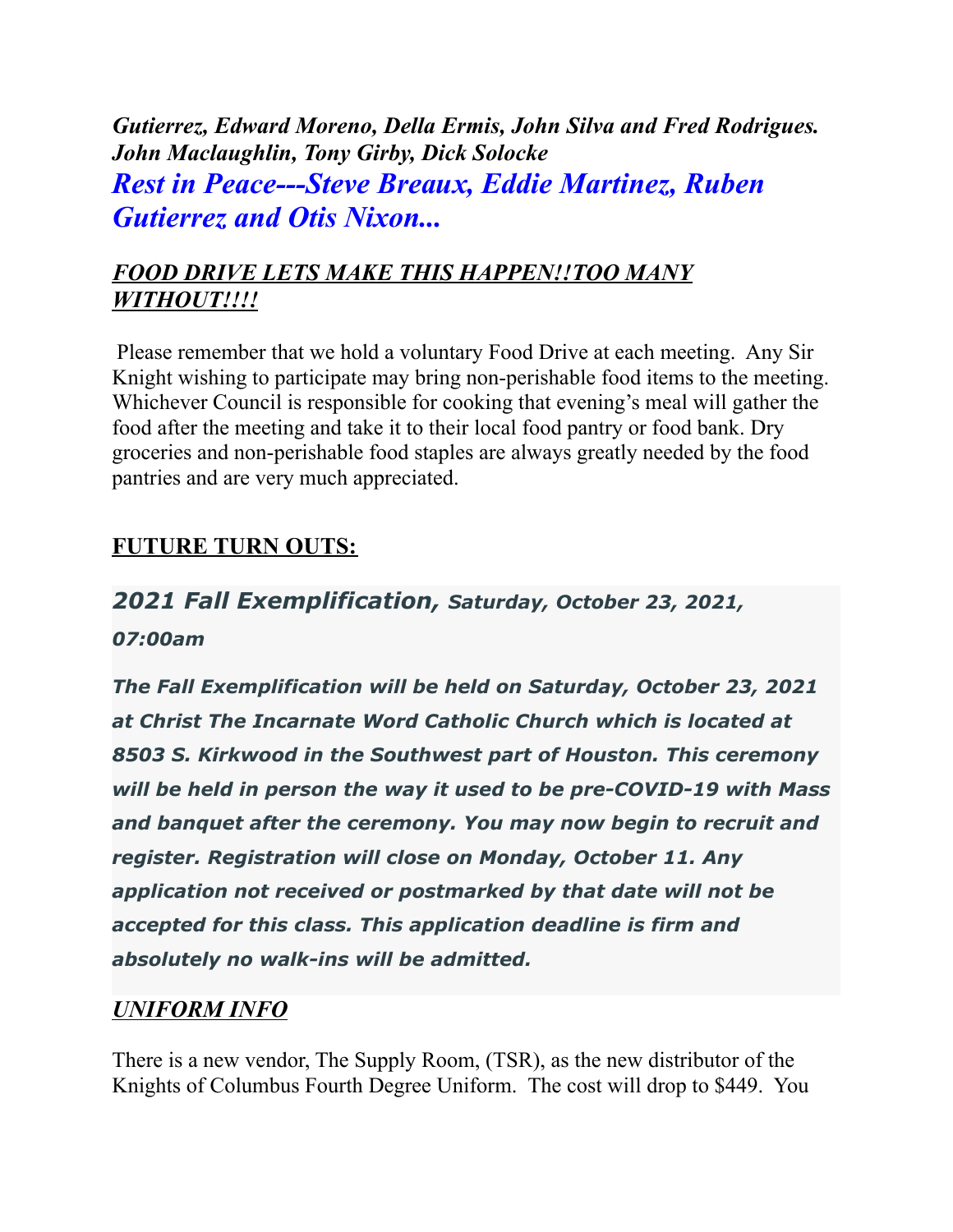now are able to receive your Knights of Columbus Uniform within 7 days of submitting your order. They now have inventory to meet the demand. To place your order, go to **www.kofcuniform.com**. Or customer service number is 1-833-592-4327

### **The Assembly are selling baseball caps, they are black with our Assembly Emblem on them. They are \$10.**

#### **BERET PATCHES FOR THE NEW UNIFORM**

All beret patches are to be ordered at:  $\frac{\text{suprememaster}(a)\text{kofc.org}}{\text{suprememaster}(a)\text{kofc.org}}$ 

This site is manned by a clerk who will need the following information to mail a patch; Member name and member number, full mailing address, position held and patch color requested. We ask about positions because members are requesting patches that do not go with their position. Again, there is no red patch. Regular members wear the beret with just the gold pin, no patch. All issues with the uniform can be addressed at  $k$ nightsgear $@k$ ofc.org.

# *POTENTIAL SIR KNIGHTS*

*Sir Knights, please encourage any potential brother Knights to join our Assembly as we all know that someone asked us to join and I do speak for many, it was a great decision. We are a very active Assembly and we have the best Color Guard and Honor Guard in Houston and surrounding areas. So please if you think there is a potential Sir Knight with a good heart invite him to join and help him get here….*

### **CMG Safe Haven online replacing VIRTUS Training**

As you have seen from previous e-mails, ALL KNIGHTS OF COLUMBUS ACTIVITIES now require any and all members to have completed the VIRTUS, now **Safe Haven** training. In addition to Council verification, ALL ASSEMBLIES are required to have a list. Below is what we will need for compliance**. I am asking each Grand Knight to provide a list from his respective Council as soon as possible. Safe Haven online**

**[https://GalvestonHouston.CMGConnect.org/](https://galvestonhouston.cmgconnect.org/)**

**Member's full name, Member Number, Assembly Number, Council Number, Parish Name. Date of Safe Haven Certification, Expiration Date of Safe**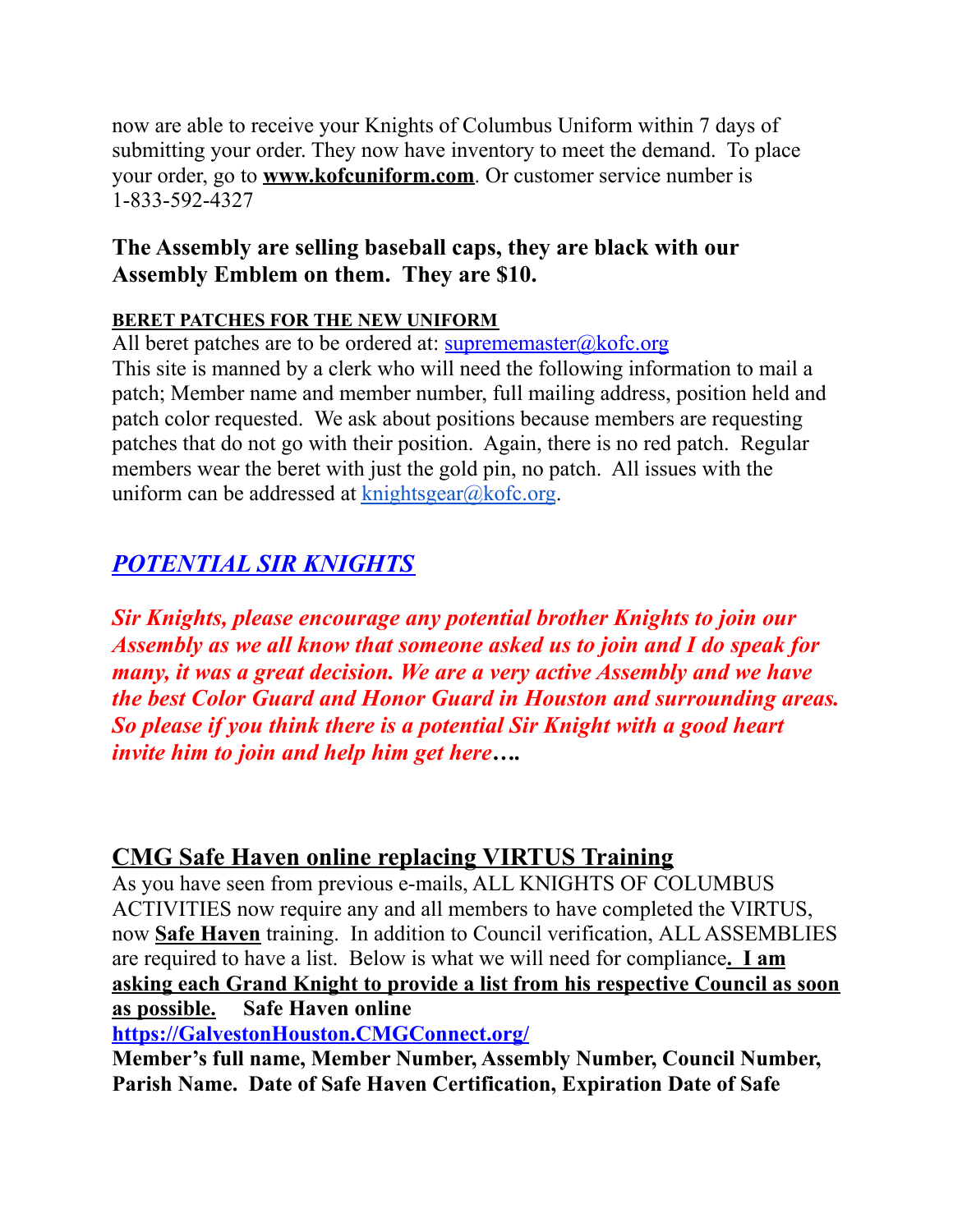**Haven Certification. This is a requirement of all Knights that work in any parish activity.**

## **2021 ANNUAL DUES**:

**Dues for 2021 Fraternal Year.** We strive to send all bills electronically to save on postage, but if you don't have e-mail, you should receive your notice by mail. Please take advantage of our website to pay your dues. If there is a financial hardship contact either FC Mike Melancon or FN Craig Guth.

Please pay promptly in order to spare the Faithful Comptroller, Mike Melancon, the trouble of sending out multiple and repeated reminders throughout the Spring. The dues are \$36 a year and you can find SK Mike Melancon's address on the front page of this newsletter where payment can be mailed.

**Remember that you can always pay early, and/or pay for multiple years in advance and avoid the yearly hassle. Contact the Comptroller, Mike Melancon or me for information on how to do**

**this. WEBSITE IS [www.assembly2084.com](http://www.assembly2084.com)**

## *PAST TURN OUTS*

# *SK Otis Nixon's Visitation - Monday September 6, 2021*

The following four (4) Sir Knights from Bishop Wendelin J. Nold Assembly #2084 participated in the "Full New Uniform" Turn-Out for SK Otis L. Nixon's Visitation at Jeter Funeral Home on Monday, September 6, 2021:

Jimmy De Los Santos, Edward Klein, Bo Naguit, Nelson Olavarria

# *SK S. Breaux Visitation & Funeral - September 14, 2021*

The following ten (10) Sir Knights from Bishop Wendelin J. Nold Assembly #2084 participated in the full new uniform Turn-Out for the Visitation, Rosary, and Funeral Services for Sir Knight Steve W. Breaux held at St. John The Baptist Church in Alvin on Tuesday, September 14th, 2021: Jesse Canales, Michael Cyb, Joe Guidry, Craig Guth, PFN, Jose Lara, FN, Mike Melancon, PFN, Jesse Palomino, Bill Prindiville, PFN, Richard Valdez,Steven Valdez And two Guests: R.C. Canamar - 1094, Kacy Cox - 1120

# *175th Anniversary of Our Lady of LaSalette - Sunday September 19,2021*

The following twenty (20) Sir Knights from Bishop Wendelin J. Nold Assembly #2084 participated in the full new uniform turnout celebrating the 175th Anniversary of the Apparition of Our Lady of LaSalette held at Mary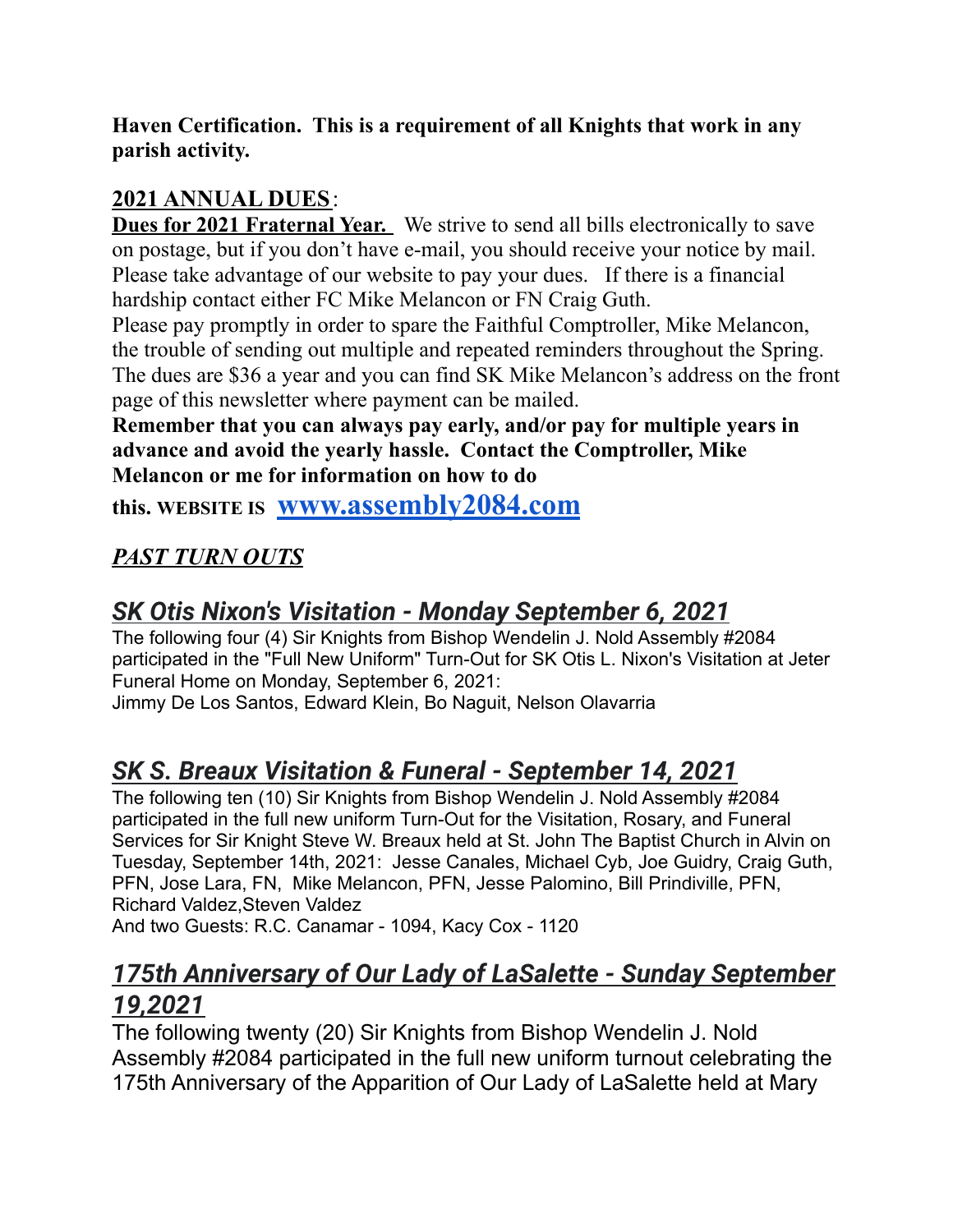Queen Catholic Church and celebrated by Bishop Italo D'Oro on Sunday, September 19th, 2021:

Kevin Alley, David Armstrong, Jessie Canales, Jimmy De Los Santos, Robert Griffith, Joe Guidry, Craig Guth, PFN, Bill Hoffman, Edward Klein, Jose Lara, FN, Jesse Longoria, Andrew Mambretti, Gringo Mamitag, Mike Melancon, PFN, Bo Naguit, Nelson Olavarria, Bill Prindiville, PFN, Ken Shores, Rey Tajonera, CDR, Steven Valdez Guests: Peter Tan, FM, RC Canamar - 1094, David Keating

# *Blue Mass - Saturday, September 25, 2021*

Annual Celebration of the Blue Mass honoring Law Enforcement and EMS Officers which was held at the Co-Cathedral of the Sacred Heart on Saturday, September 25th and celebrated by Bishop Italo D'Oro: Jesse Longoria, Gringo Mamitag, Mike Melancon, PFN, Bo Naguit, Ken Oradiegwu, Master, PFN, Bill Prindiville, PFN

# *Annual 50th Anniversary Mass - Sunday, September 26, 2021*

Annual Celebration of the 50th Anniversary Mass honoring those Couples from the Diocese celebrating their 50th Anniversary which was held at the Co-Cathedral of the Sacred Heart on Sunday, September 26th and celebrated by Cardinal DiNardo:

Joseph Chien, Jesse Longoria, Mike Melancon, PFN, Bo Naguit, Bill Prindiville, PFN

## *Slavik Heritage Festival Mother of Mother of God Ukrainian Catholic Church September 26,2021*

SK Rey Tajonera (CDR) participated in Color Presentation for Council 2917..

## *TURNOUTS LETS REPRESENT 2084*

Our Assembly has always been well represented at District and Local Turnouts with a core of dedicated Sir Knights.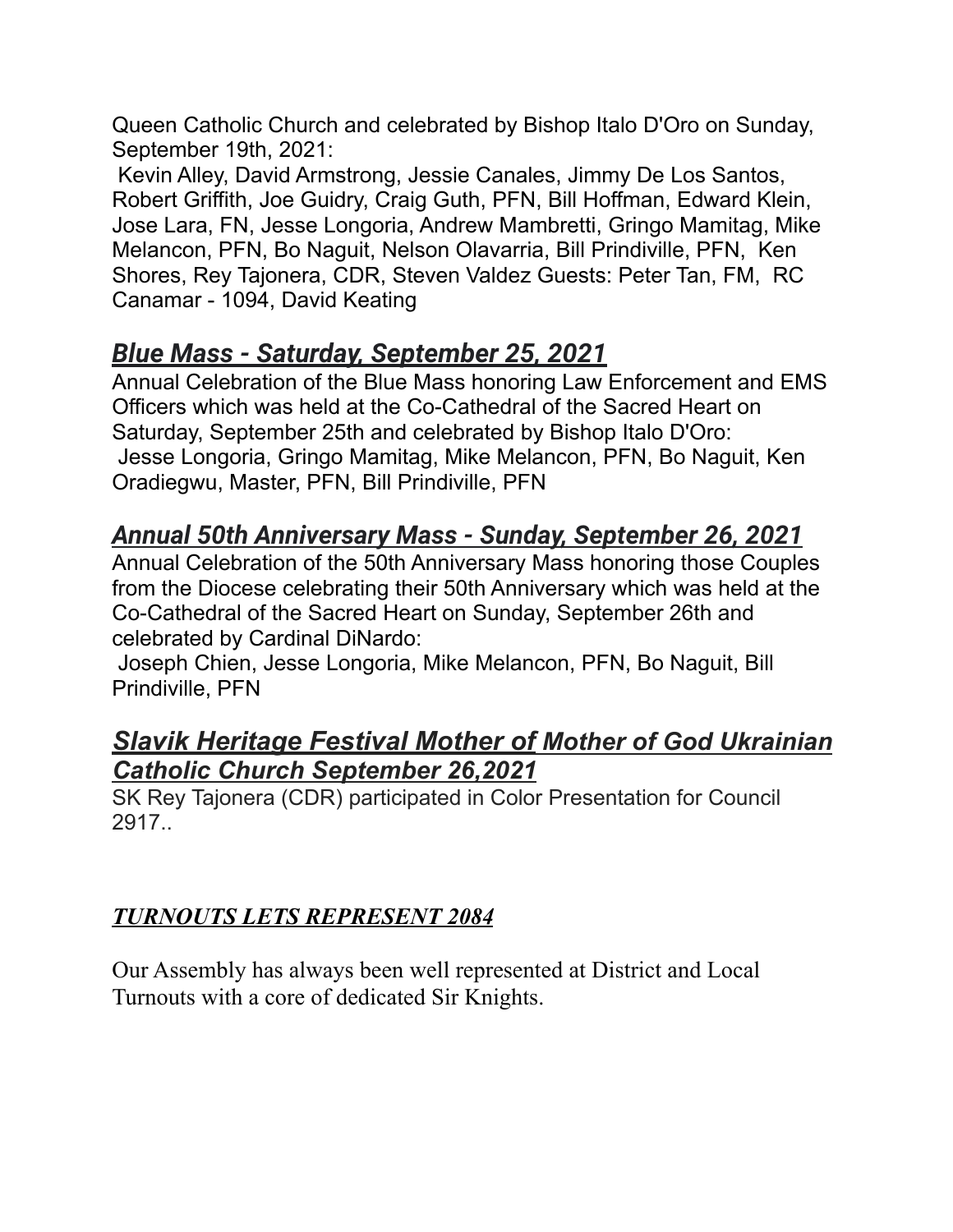If I have inadvertently failed to mention you in your attendance at a turnout, please let me know so that we can properly recognize your commitments.



#### **NEW DRILL MANUAL**

With the release of the new uniform, there is a new drill manual. See the links below for information. At some time, they will be available in print form. <http://www.kofc.org/en/members/for-members/color.html> [http://kofc.org/en/members/for-patriotic-degree/materials.html#/all/1/20-%20REPLACE](http://kofc.org/en/members/for-patriotic-degree/materials.html#/all/1/20-%20REPLACE%20IMAGE) [%20IMA](http://kofc.org/en/members/for-patriotic-degree/materials.html#/all/1/20-%20REPLACE%20IMAGE)GE

#### **UPCOMING EVENTS AND TURN OUTS**

All Sir Knights are encouraged to participate in as many of the above events as possible. **If you have the new uniform, please turnout as often as you can**. Check with the Faithful Navigator if you have any questions about a particular event or turn out. The "Rule of 72" (setting a quota for each Assembly in order to limit the number of Sir Knights participating at turn outs at the Co-Cathedral) has been suspended due to the low numbers of Sir Knights turning out at the Co-Cathedral events. All Sir Knights in the district are encouraged to make extra efforts to attend any of the turnouts at the Co-Cathedral.

### **COLOR GUARD**

*WE ENCOURAGE ALL KNIGHTS TO JOIN OUR COLOR GUARD, YOU WILL FIND THAT THE CORE GROUP IS VERY DEDICATED, IF YOU ARE ABLE AND WILLING. IT'S VERY REWARDING AND TEDDY IS A GREAT COMMANDER OF THE GUARD..*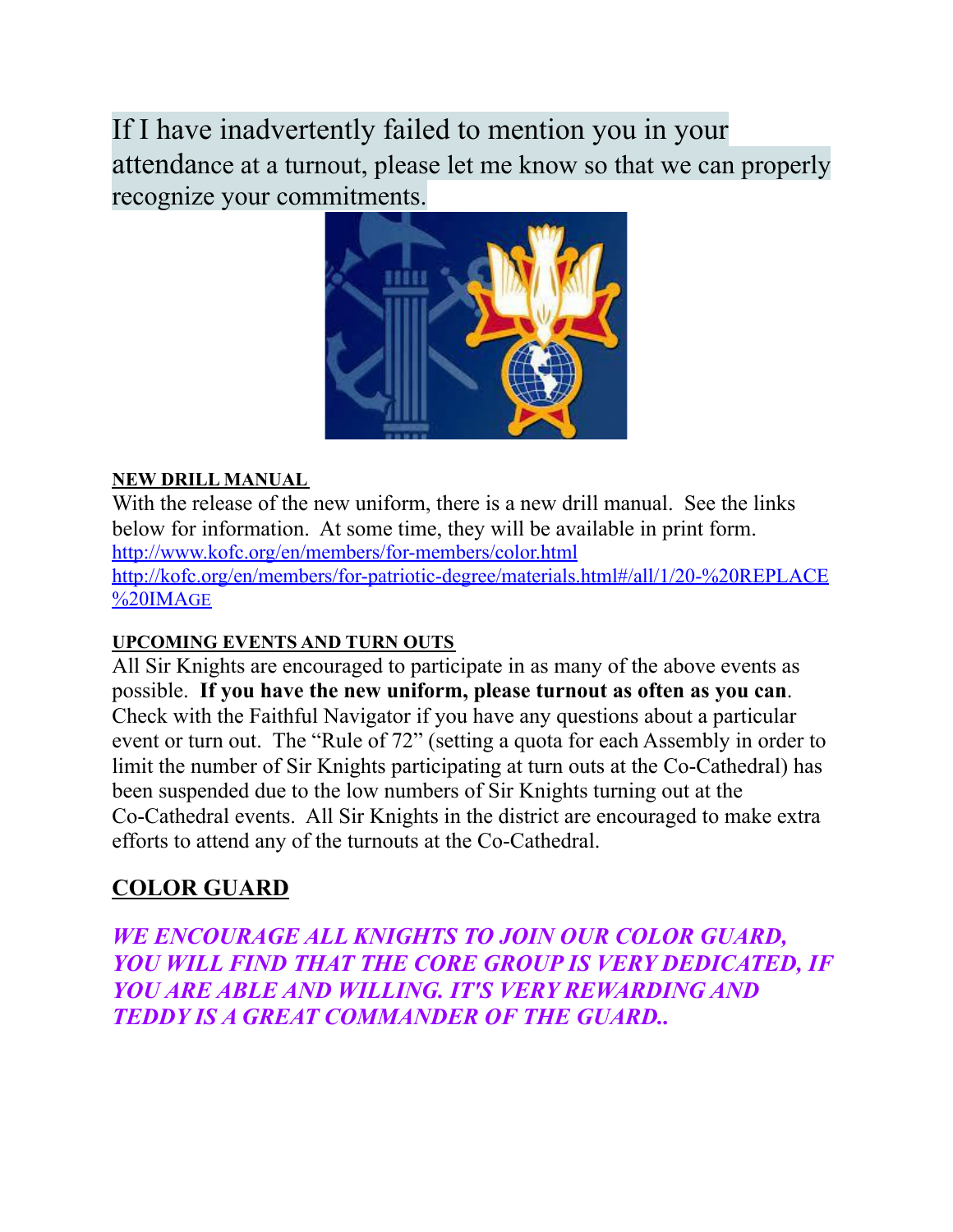If there are any SK'S interested in becoming a part of the elite Color Guard of the First District, please contact the Faithful Navigator, or Commander Teddy Cuaping for information. Rey Tajonera is now the Assistant Color Corps Commander

## **PURPOSE OF THE COLOR CORPS OF THE FOURTH DEGREE**

The primary purpose of the Fourth Degree is to encourage active Catholic citizenship and foster the spirit of patriotism in members and the community at large. The Color Corps members exemplify all the principles of our Order;

**Charity**- by the gift of their time and energies necessary to practice, perfect and perform the ceremonials and sword drill:

**Unity**- by the united efforts of Sir Knights to practice and perfect a coordinated drill for the good of the Church and the Order;

**Fraternity**- by expressing an "Esprit de Corps," sharing a common desire for drill excellence and camaraderie, and

**Patriotism**- by performing precision drill as a salute to God and to the country and visually exhibiting a love for both.

#### **COLOR CORPS DESCRIPTION**

The **Color Corps (C.C.)** has two sub-groups, the **Color Guard (C.G.)** and the **Honor Guard (H.G.).** The Color Guard consists of the flag bearers and at least two members of the Honor Guard who escorts the colors. The Honor Guard consists of members of the Color Corps who have mastered the Manual of the Sword.

In many assemblies, all members of the Color Corps belong to the Honor Guard. This should be kept in mind when following the procedures in the Color Corps Manual.

The public appearance of Fourth Degree knights as a Color Corps at religious and civic functions is an important activity for each assembly. They add dignity and the pride of Church and country to any event. By these public demonstrations their loyalties bring credit to themselves and to the Knights of Columbus.

# *"THANK YOU ALL FOR YOUR ATTENDANCE AND DEDICATION"*

## **PLEASE KEEP YOUR CONTACTS UPDATED**

Remember to provide us with any changes or updates to your address, phone number or email address so that we can accurately maintain the Assembly's (and Supremes') records and database. If, for any reason, you do not receive your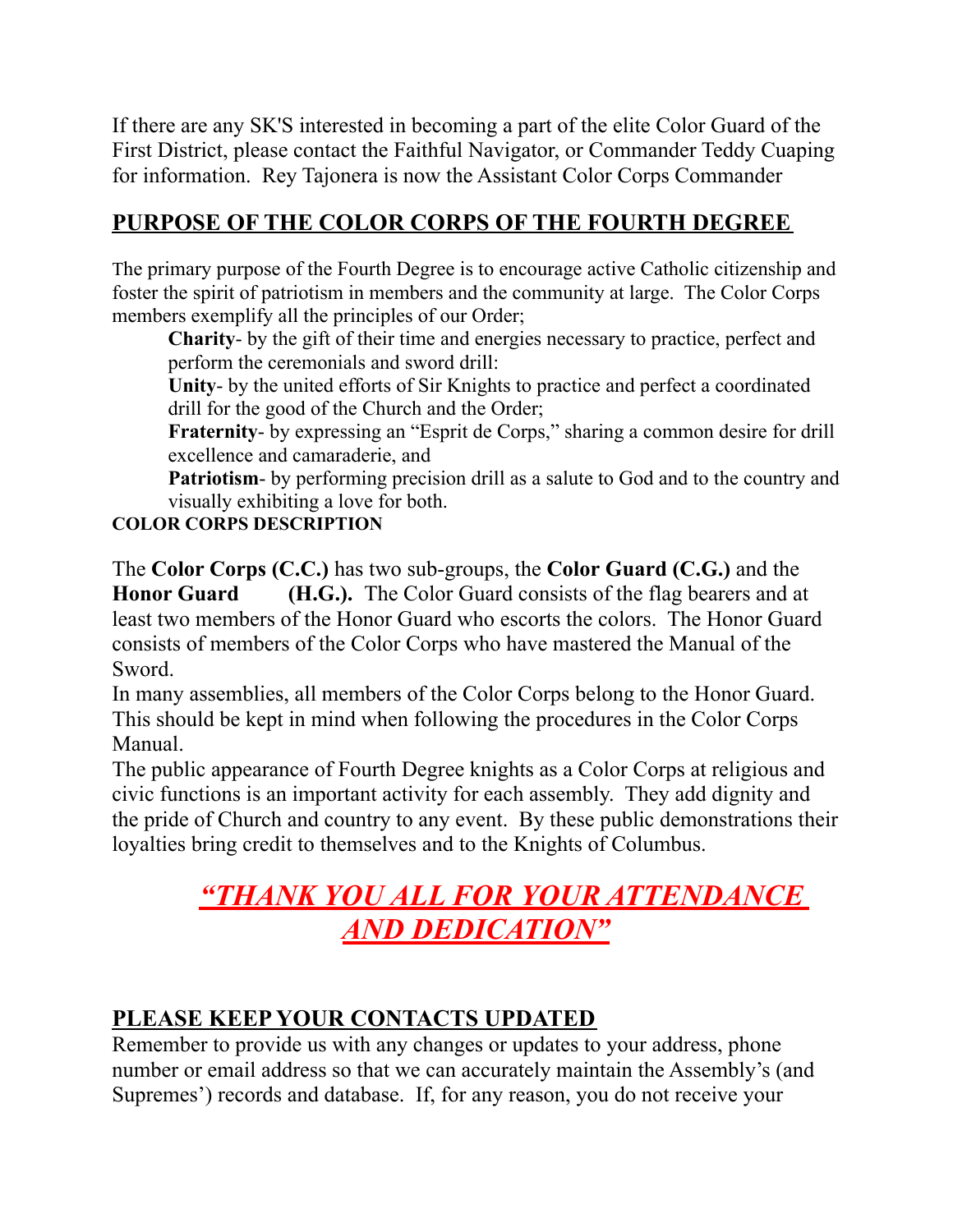monthly newsletter by the end of the first week of the month, either by email or by US mail, please let us know promptly. If you have access to email, please let us know so that the Assembly can send you the monthly newsletter and timely information and notices throughout the month by email. The postage and printing expense for the monthly newsletters remains the Assembly's largest single on-going monthly expense! Anything that we can do to reduce the number of SK's receiving the newsletter by "snail" mail (U.S. Postal mail) will benefit the Assembly, be greatly appreciated, and allow you to receive more timely information and activity updates between the monthly newsletters.

## **Knight Fighting COVID-19 Leads Virtual Prayer**

## **In the face of adversity, this Knight has found a way to serve from home: virtual prayer groups**

By William Nardi4/6/2021 Frank Giacoio, a Knight from Cardinal Hayes Council 3995 in Yonkers, N.Y., is recovering from COVID-19. He experienced a 101-degree fever, headache, coughing, loss of sense of smell and other flu-like symptoms. He's now quarantined at home for several weeks. But even though he's at home, Giacoio is helping his community in an important way — through prayer. Giacoio lives in New York, where dioceses across the state have canceled public Masses. So his council began looking for a way they could experience both parish community and prayer life, while best observing proper social distancing. That's when they began researching the types of telecommunications software. Giacoio and two of his brother Knights, Joe Razza and Greg Callozzo, quickly chose a telecommunications service and provided members of their parish and local community access to it. They meet remotely every evening to pray and the number of participants in the prayer group continues to grow."We first started with the novena prayer for **[Protection in Time of Pandemic](https://www.kofc.org/en/news-room/articles/novena-prayer-for-protection.html)** suggested by Supreme Knight Carl Anderson," Giacoio said. "But even though we passed the first nine nights of the novena, we are continuing to pray until this crisis comes to an end." Their prayers also include the [Prayer to the Holy Virgin of Guadalupe,](http://www.usccb.org/about/communications/upload/prayer-coronavirus-2020-card.pdf) Prayer for the Canonization of [Fr. Michael J. McGivney,](http://www.usccb.org/about/communications/upload/prayer-coronavirus-2020-card.pdf) the Annunciation Novena, [the Chaplet of Divine Mercy](https://www.kofc.org/en/resources/news-room/chaplet-of-the-divine-mercy.pdf) and any prayers requested by the other attendees. On Friday nights, they also pray the [Stations of the Cross](https://www.kofc.org/en/resources/news-room/stations-of-the-cross.pdf) and [the rosary.](https://www.kofc.org/en/resources/news-room/4772-praying-the-rosary.pdf) "My hope and my prayer is for people to tune out the grim predictions you see on the TV and to have trust and faith in God," Callozzo said. "That when they come to the prayer group, they feel God's power and love and know that no matter how far apart we are, we're all united in the body of Christ." Giacoio has found the virtual prayer group helped him remain calm throughout the course of his illness. Not only was he a recipient of the group's prayers, he was also a recipient of